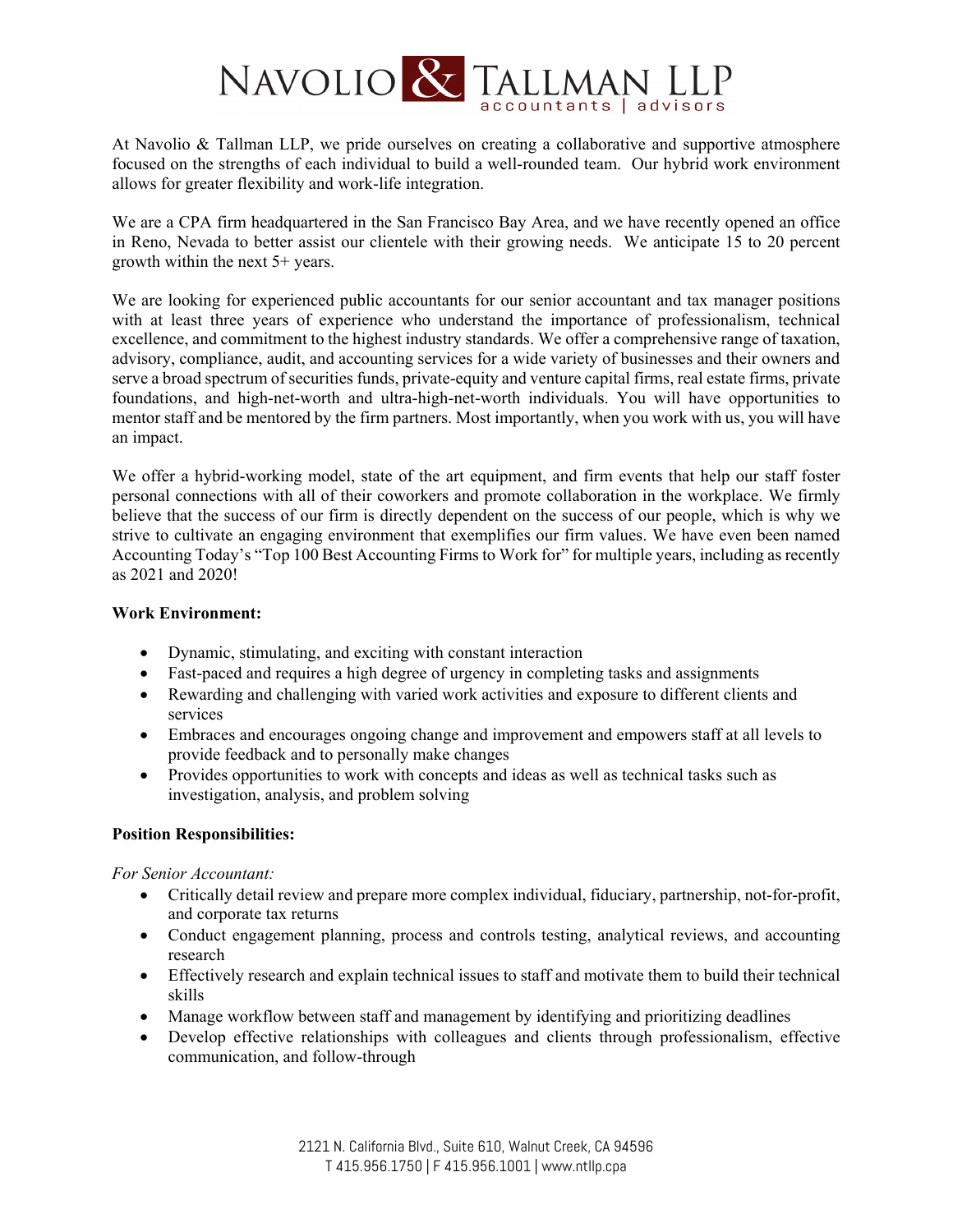*For Tax Manager:* 

- Review tax returns while assuming primary responsibility for client engagements, including scheduling, staffing, timing, technical issues and more as needed
- Ensure the completion of engagements, including identifying and addressing problem areas with minimal oversight or assistance
- Manage, supervise, and mentor staff, including mentoring in professional development areas, guiding and teaching through technical challenges, and maintaining a positive team atmosphere
- Complete semi-annual performance evaluations for assigned staff and manage ongoing employee performance
- Work with partners on identifying and pursuing new clients
- Promote the firm's overall growth and well-being by assisting with recruiting, contributing to publications, conducting trainings, etc.
- Maintain and grow client relationships through professionalism, responsiveness, and superb client service
- Enhance knowledge and skills in the firm's industries of focus by attending training courses and seeking out opportunities for improvement and learning
- Other duties and assignments as needed

### **What we offer:**

- Paid Time Off
- 9 Paid Holidays
- Medical, Dental, and Vision Insurance
- $\bullet$  401(k)/Profit Sharing Plan
- Professional Dues and Licenses
- Flexible Spending Accounts and Health Savings Accounts

### **We are looking for candidates with:**

- Bachelor of Science or Master of Science in Accounting or Taxation
- CPA license for tax manager position; meets the 150 semester unit requirement for CPA licensure by current or grandfathered standards, as applicable for senior accountant position
- 3+ years of tax or audit experience for senior accountant position; 5+ years of tax experience for tax manager position, including recent experience at the manager-level
- Availability to work full-time
- Demonstrates leadership, problem solving, and strong verbal and written communication skills
- Ability to set and work with goals, objectives, and deadlines

We offer multiple paths to success and are looking for diverse talents to cultivate long-term careers in public accounting with us. We would love to hear from you if either of these profiles describes you (one is not better than the other):